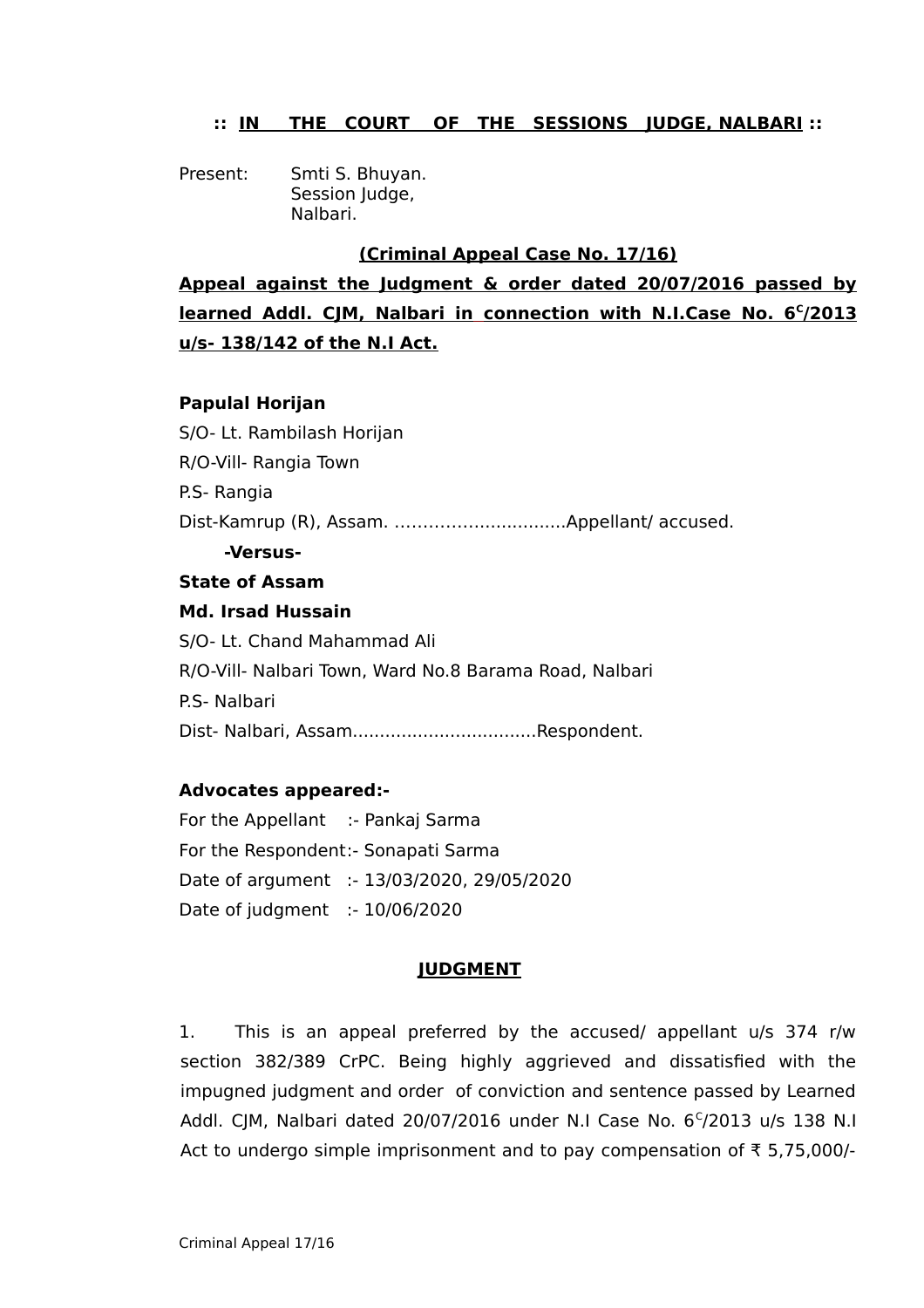and in default of payment of compensation another 4 months simple imprisonment.

2. The brief fact leading to this appeal is that the respondent as complainant filed a complaint petition before the Learned CJM, Nalbari, u/s 138/142 of NI Act against the present appellant Papulal Horijan to initiate trial against the accused u/s 138 of the N.I Act and for recovery of double the cheque amount. The brief fact of the complainant case is enumerated herein below.

3. Complainant/ Respondent Irsad Hussain stated he is a businessman and accused is a IV<sup>th</sup> grade bank employee of SBI and accused collected Rs. 5,00,000 as loan for the treatment of his wife on 01/02/2012 by consenting to make the payment within one year at the Government rate of interest 12.5%, but after taking the money accused did not repay the amount and lastly accused issued a cheque amounting of Rs. 5,00,000 on 30/05/2013 on his SBI A/c 10958150248 and complainant deposited the cheque in his a/c No. 11004647714 on 04/06/2013 and bank intimated him the cheque has been dis-honored due to insufficient balance by the bank statement dated 06/06/2013 of accused's account. After getting statement of the bank complainant issued pleader's notice to the accused which accused received on 18/06/2013 but he did not clear the amount and therefore, complainant filed the complaint on 21/07/2013 and submitted initial deposition in affidavit.

4. Learned CJM transfer the case to the court of JMFC, Nalbari and learned Nalbari after going through the complaint and initial deposition took cognizance u/s 138 NI Act issued process against the accused Papulal Harijan and accused on receiving the process contested the proceeding. Learned JMFC Nalbari after furnishing the necessary copies to the accused, explained the particulars of offence u/s 138 NI Act and read over the same to the accused to which accused pleaded not guilty and claimed to be tried.

5. Thereafter, complainant adduced his evidence and evidence of two other witnesses. After that learned trial court recorded statement of accused u/s 313 CrPC. Accused plea is total denial, his plea is that he borrowed Rs. 12,000 from complainant and complainant took one blank signed cheque and 8 no's of unsigned cheque and he repaid the whole amount and at that time returned signed cheque but did not return remaining 8 cheque and in one of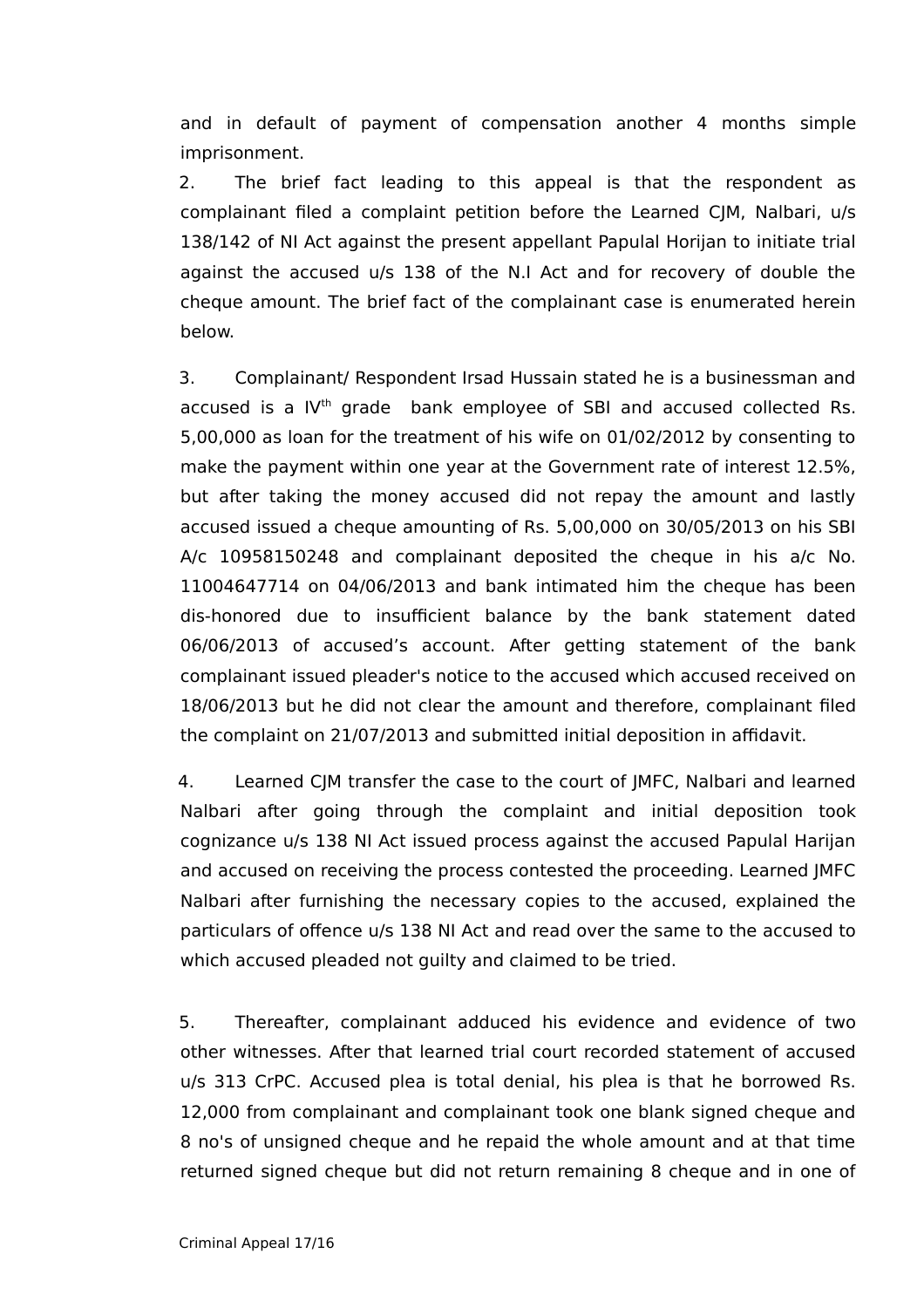those cheque complainant took his signature forcefully while he was working at SBI, Guwahati Branch. In support of his plea of denial he adduced his evidence as defence witness-1.

6. I have heard learned counsel. Learned appellant counsel submitted that complainant failed to prove one of the condition to attract provision of NI Act that the debt is a legally enforceable debt and the court below committed wrong in granting direct compensation to the complainant of the case which court cannot grant and therefore, the judgment and order of conviction and sentence of imprisonment and order of compensation passed by the learned trial court is liable to be set aside.

7. Learned respondent counsel submitted that issuance of cheque has not been disputed by the accused and so the debt is a legally enforceable debt has been proved and order of compensation granted by the accused is within the ambit of NI Act and judgment and order passed by the Learned trial court is required to be upheld by this appellate court.

8. I have scrutinized the record of trial court, gone through the evidence on record, taken into consideration the submission made by the learned counsel for the parties and perused the statutory provision of law to arrive at the just decision of the appeal.

9. PW-1 Irsad Hussain deposed that he is an Indian citizen by birth and is a businessman. He deposed that accused borrowed an amount of Rs. 5,00,000 telling serious ailments of accused wife last on 01/02/2020 from him promising to repay within one year at the Govt. rate of interest 12.5%. Thereafter, accused not repaying the money, though frequent request made and to avoid request accused issued a cheque amounting Rs. 5,00,000 on 30/05/2013 of SBI Nalbari Branch under No. 242816 Of SBI A/c no. 10958150248. He deposited the cheque at his A/c No. 11004647714 at SBI Nalbari Branch on 04/06/2013, but the cheque was dishonored for insufficient fund which is confront by Bank Management on 06/06/2013. Then, he issued pleader's notice but accused did not communicate him. Since, the amount was pending with accused, he suffered severe injury and irreparable loss. Therefore, being incapacitated, he filed the case before the Hon'ble Court for the recovery of his amount with interest. In cross PW-1 Irsad Hussain stated that he knows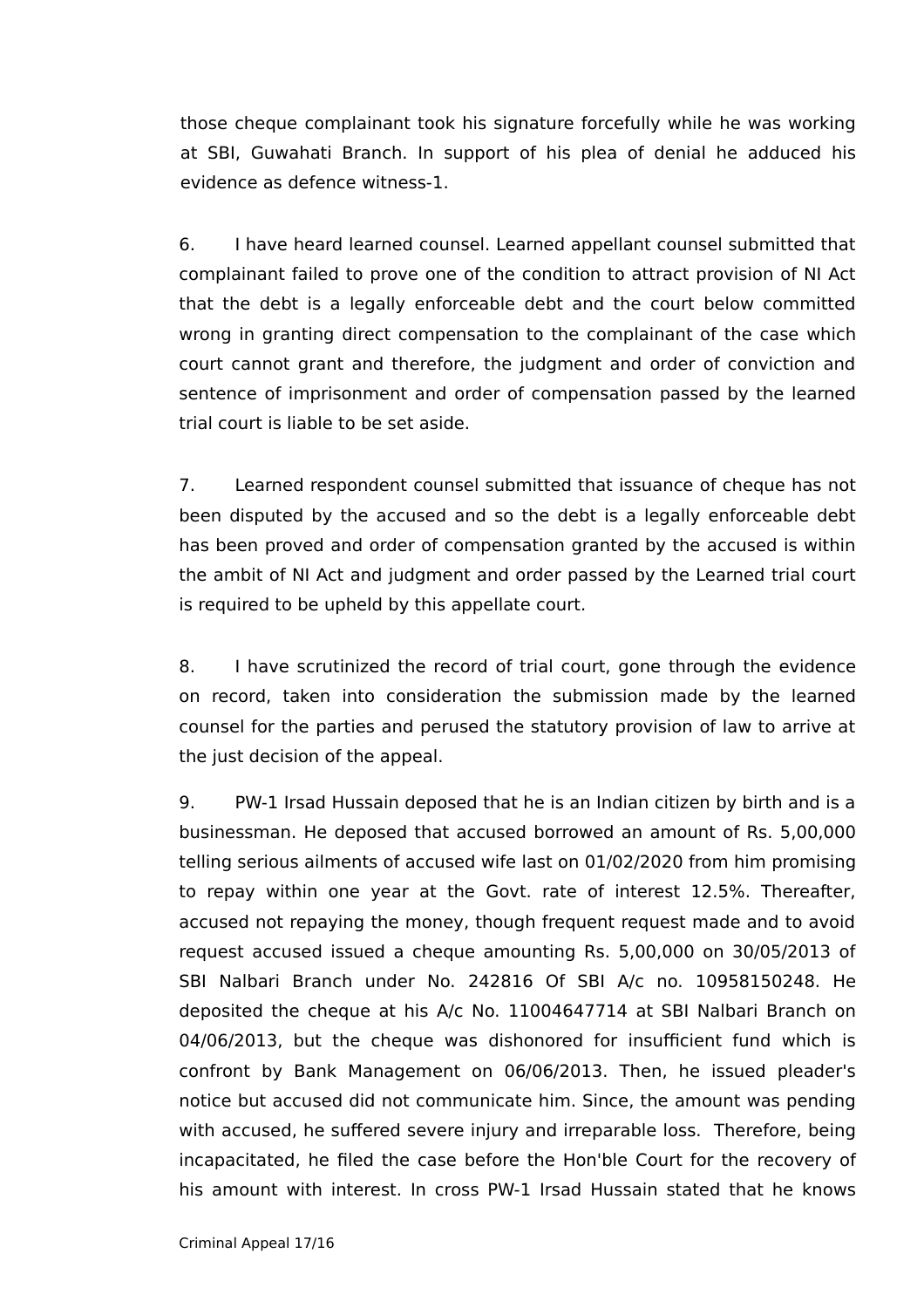accused Papulal Harijan while accused was working at Nalbari SBI. At that time accused was working as Grade IV employee and he meet and acquainted with accused when visited bank for money transaction matter and after 2 years he gave the money on credit to accused. In cross he stated accused borrowed the money telling serious ailments of accused wife but did not disclose what ailment the wife was suffering. He has no knowledge if Government employee get medical reimbursement bill. He lends money to accused after one week of his demand. He gave the amount to accused at bank and pay in cash and there is 4 packets of Rs. 1,000 and 2 packets of Rs. 500 denominations. His further cross is that he was accompanied by Rekibur Zaman and 4 others when he went to take cheque from accused but rest are waiting outside. His account was not credited after depositing cheque. The amount and his name is written by him in the cheque leave and then accused put his signature. He denied taking Rs. 12,500 at Nalbari, from accused and accused deposited rest amount at his account. He further denied that he took the cheque forcefully from the accused giving threatening to finish his life.

10. PW-2 Md. Rekibur Zaman stated he is a businessman. He deposed he knows the accused and accused is an SBI employee and accused an amount of ₹ 5,00000 (five lakhs) from the complainant telling serious illness of his wife last on 01/02/2020 promising to repay within one year at the Govt. rate of interest 12.5% and he knows everything in regards of the transaction. After accepting the money the accused not paying any amount of loan or interest to the complainant. He has knowledge about issuance of cheque, dishonor of cheque, issue of pleader's notice, receipt of pleader's notice and institution of this case for the recovery of double amount along with punishment. He also knows, complainant suffered severe injury and irreparable loss and that amount was complainant's business money. In cross, he stated informant is his friend. He meet accused Papulal only once at Guwahati Panbazar Branch when they went to bring complainant's money. Papulal gave cheque as unable to pay cash amount. He further deposed in cross that accused seek pardon and finding no alternative, issued cheque and at that time amount was not written and asked them to write the amount. He again said in cross accused only gave a signature and amount was noted by Irsad Hussain, complainant as per dictation of the accused.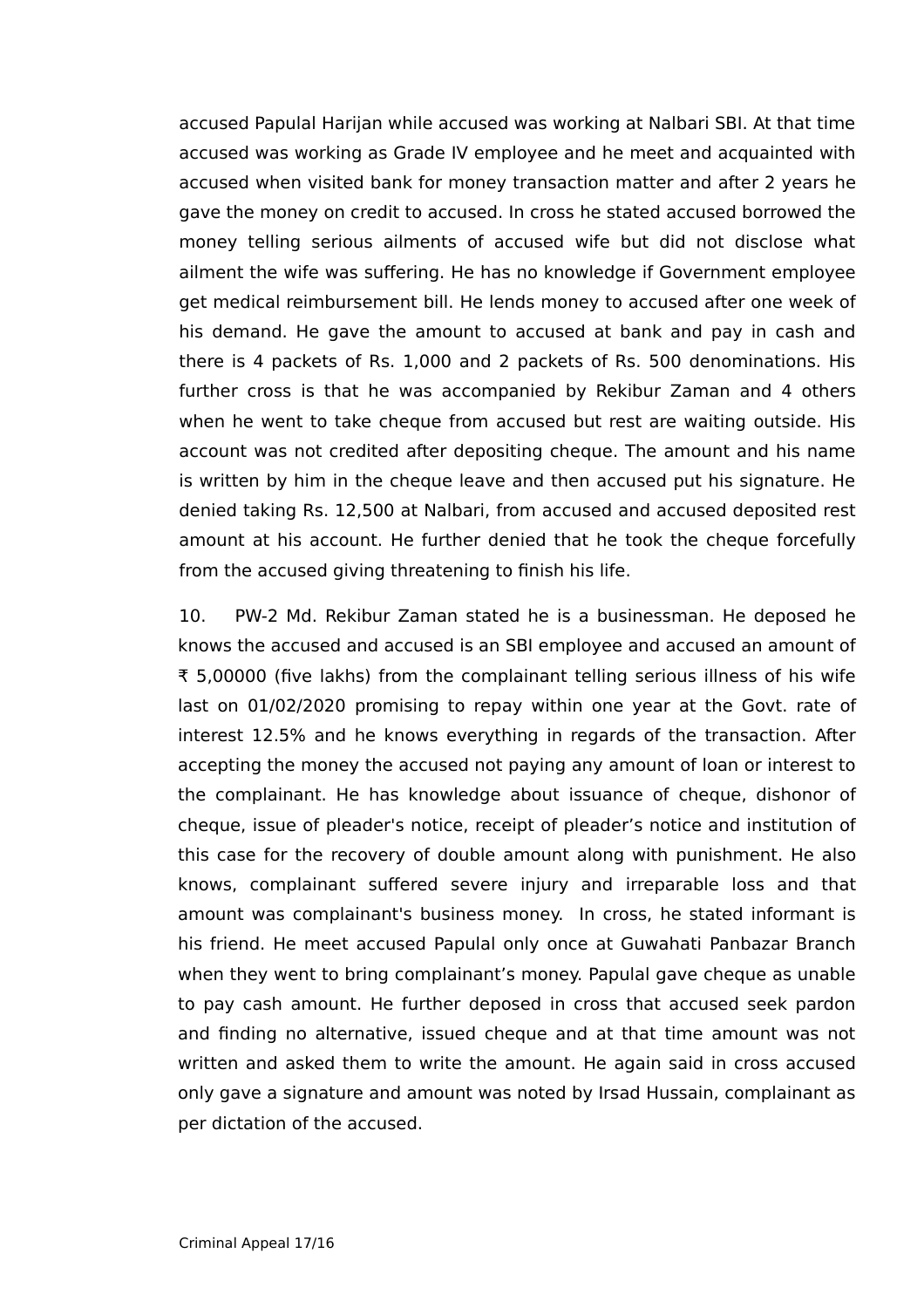11. The cross of PW-3 is deferred. The record does not reveal the accused been given chance to cross examine the PW-1. In chief of PW-3 is that Ext-1 is the SBI cheque amounting of Rs. 5,00,000 issued on 30-05-2013 and cheque was in the name of Irsad Hussain and papulal Harijan issued the cheque who was an employee of SBI, Nalbari. Irsad Hussain deposited the cheque on 04- 06-2013 in his account and cheque was not cleared due to insufficient fund in the drawer account. Ext-3 deposit slip where same date was written. Ext-2 is the bank return statement slip mentioning due to insufficient fund, payment could not be made vide Ext-1 and cheque. Signature in the over lift of the cheque was of Bank authority officer.

12. DW-1 Papulal Horijan in his evidence stated that friendship started with complainant when he was working at SBI Branch Nalbari. He deposed he was working as Grade IV employee at SBI Branch at Nalbari from 2007 to 2010 and at that time he borrowed Rs. 12,500 from complainant and repaid Rs. 7,000 to complainant while working at Nalbari and balance amount paid in the bank a/c of informant vide a/c 11004647714. In cross he stated he is presently working at SBI Six Mile Branch Guwahati, and borrowed money from the accused. Ext-1 cheque is issued by him and the signature is also his signature. Amount mentioned is Rs. 5,00,000, cheque is from Nalbari Branch and cheque is dishonored due to in-sufficient fund and complainant informed by serving him pleader's notice. Ext-4 acknowledgment receipt bearing his signature. Ext-3 deposited slip Ext-5 copy of pleader's notice. He was working at SBI Panbazar Branch on 30/05/2012 and at about 2 to 2.30 PM complainant with 3/4 unknown persons came to his bank and forcefully took cheque from him. Complainant gave him threatening to finish his life and out of fear he did not lodge FIR.

13. The plea of the accused in his 313 CrPC statement is that he borrowed Rs. 12,000 from complainant which he repaid and at the time of borrowing money he gave one signed cheque to accused and 8 no. of unsigned cheque and when he returned whole of the amount to complainant, complainant returned him the signed cheque and did not return him the remaining 8 no. of cheque in which complainant forcefully took his signature in one of the cheque while he was working at Guwahati branch. Accused while adducing as DW-1 stated he borrowed Rs. 12,500 from complainant while working at SBI Nalbari branch and repaid an amount of Rs. 7,000 while working at SBI Nalbari and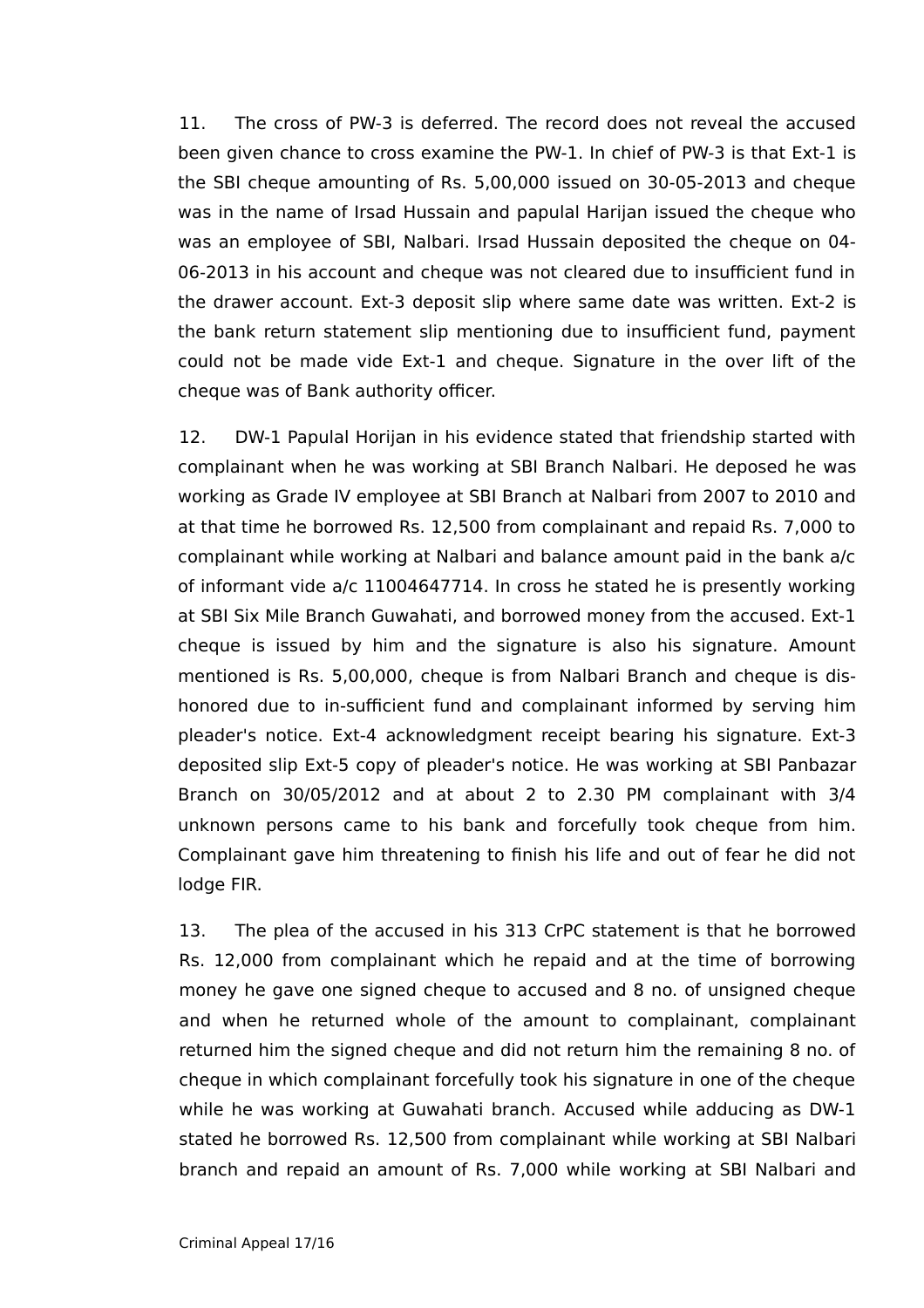could not pay rest of the amount of Rs.5,500 because of his family problem and in the year 2010 he transferred to Guwahati. After that he deposited balance amount in complainant bearing A/c No. 11004647714 and on 30/05/2013 while he was working at SBI Panbazar Branch, complainant with Rekibur Zaman and 3 others came to Panbazar State Bank and took one blank cheque with his signature under threatening of finishing his life and at that time official and other bank staff were present. In cross he stated, presently he is working at SBI, Six Mile branch. He borrowed money from complainant and complainant filed the case for cheque bounce matter. Ext-1 is the cheque tendered by him to the complainant and the cheque is for amount of Rs. 5,00,000. The signature present in the cheque Ext-1 is his signature. He again state that he did not have any papers either for borrowing money or for returning the borrowed money to the complainant. On 30/05/2013 he was working at SBI Panbazar branch and on that day at about 2/2.30 PM while he was working inside the office, complainant came with three or four unknown boys and forcefully took one cheque from him. He further stated other staffs were also present. He did not lodge ejahar as complainant had given him threatening.

14. Complainant in cross stated that he gave the money to accused and accused admitted this facts. Accused admit that he has given ext-1 cheque to complainant. So thus, it is proved beyond reasonable doubt that there is legal transaction of money in between the accused and complainant and debt is legally enforceable debt because accused admits tendering of the cheque to complainant. Complainant in his complain and evidence stated he was accompanied with his witness Rekibur Zaman and they were four persons to receive his lending money but accused could not pay him so handed him cheque. It is a fact that cheque in question was dishonored due to insufficient fund in the account holder. Accused took plea that he repaid the whole of the borrowed money but he failed to so any document. Accused took plea that he deposited money in complainant account but he does not have document to prove it. Under such a situation it is not believable and acceptable the theory put by the accused of his clearing debt by depositing amount in complainant account or in part of amount directly. Had accused paid the borrowed money to accused by depositing in complainant account or part of the amount directly then accused could have disclosed date of such payment and deposit slip or by adducing the evidence of bank official to substantiate his statement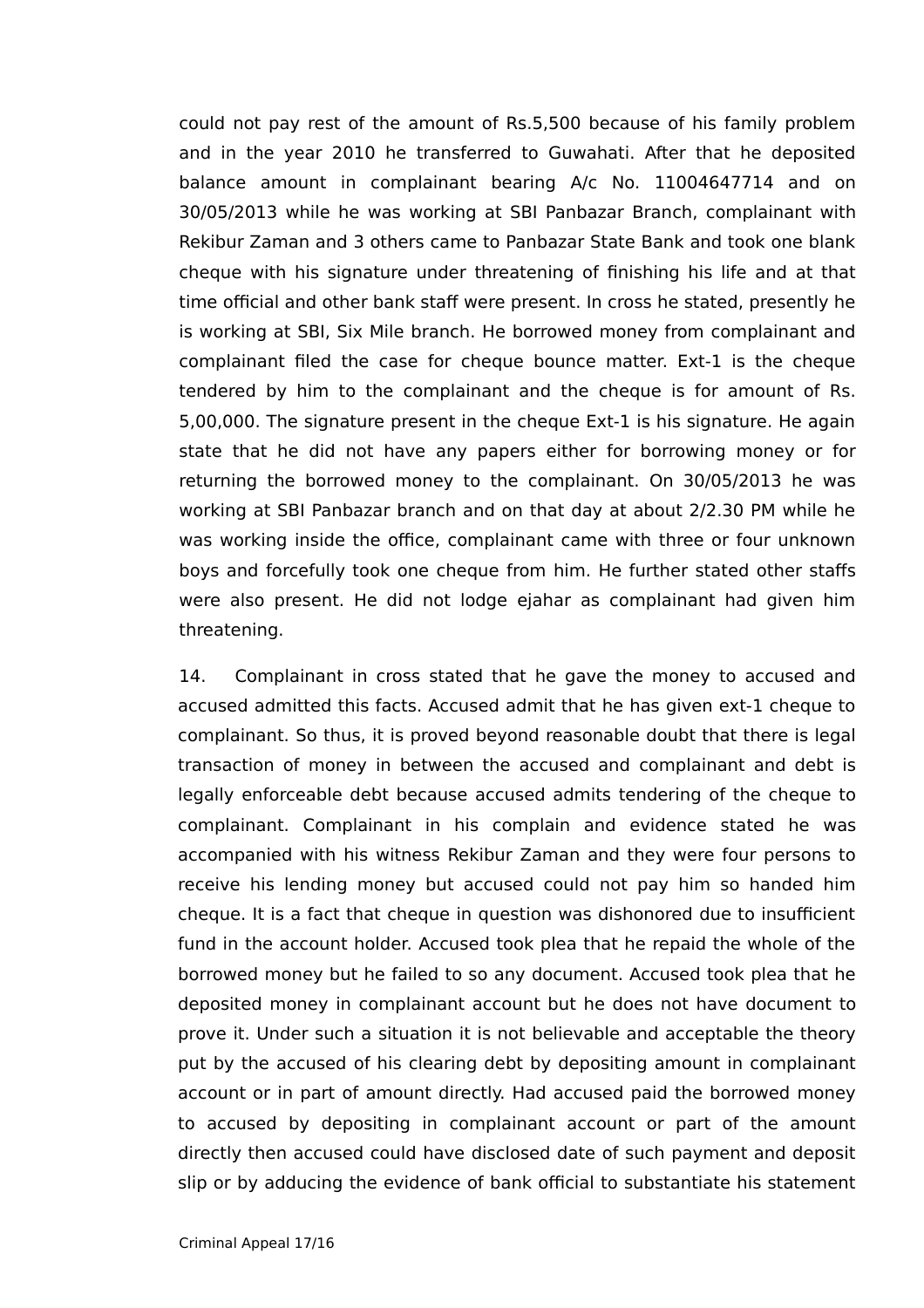to rebut the plea of the complainant but accused totally failed to discharge the same.

15. The Supreme Court of India in Vijay Vs. Laxman and others in Crl. Appeal No. 261/2013 decided on 07/02/2013 in para 10 and 12 reported-

"10. It is undoubtedly true that when a cheque is issued by a person who has signed on the cheque and the complainant reasonably discharges the burden that the cheque had been issued towards a lawful payment, it is for the accused to discharge the burden under section 118 and 139 of the N.I. Act that the cheque had not been issued towards discharge of a legal debt but was issued by way of security or any other reason on account of some business transaction or was obtained unlawfully. The purpose of the NI Act is clearly to provide a speedy remedy to curb and to keep check on the economic offence of duping or cheating a person to whom a cheque is issued towards discharge of a debt and if the complainant reasonably discharges the burden that the payment was towards a lawful debt, it is not open for the accused/signatory of the cheque to set up a defence that although the cheque had been signed by him, which had bounced, the same would not constitute an offence."

"12. While dealing with the aforesaid two presumptions, learned Judges of this Court in the matter of P. Venugopal VS Madan P Sarathi been pleased to hold that under section 139, 118 (a) and 138 of the N.I.Act existence of debt or other liabilities has to be proved in the first instance by the complainant but thereafter the burden of proving to the contrary shifts to the accused. Thus, the plea that the instrument/cheque had been obtained from its lawful owner or from any person in lawful custody thereof by means of an offence or fraud or had been obtained from the maker or acceptor thereof by means of an offence or fraud or for unlawful consideration, the burden of disproving that the holder is a holder in due course lies upon him. Hence, this Court observed therein, that indisputably, the initial burden was on the complainant but the presumption raised in favour of the holder of the cheque must be kept confined to the matters covered thereby. Thereafter, the presumption raised does not extend to the extent that the cheque was not issued for the discharge of any debt or liability which is not required to be proved by the complainant as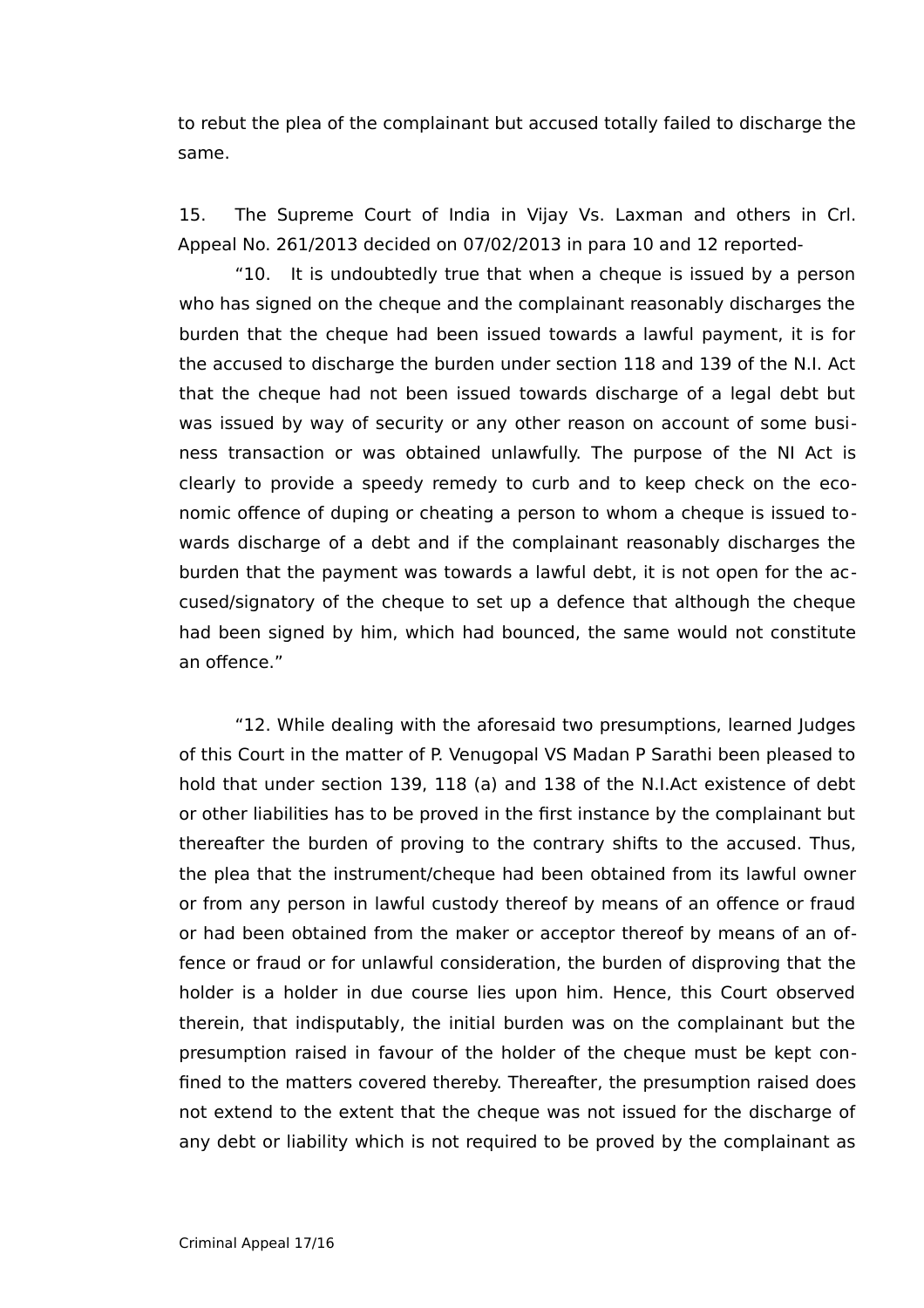this is essentially a question of fact and it is the defence which has to prove that the cheque was not issued towards discharge of a lawful debt."

16. Section 118 in The Negotiable Instruments Act, 1881: "118 Presumptions as to negotiable instruments. Until the contrary is proved, the following presumptions shall be made:—

(a) of consideration - that every negotiable instrument was made or drawn for consideration, and that every such instrument, when it has been accepted, indorsed, negotiated or transferred, was accepted, indorsed, negotiated or transferred for consideration;

(b) as to date - that every negotiable instrument bearing a date was made or drawn on such date;

(c) as to time of acceptance - that every accepted bill of exchange was accepted within a reasonable time after its date and before its maturity;

(d) as to time of transfer - that every transfer of a negotiable instrument was made before its maturity;

(e) as to order of indorsements - that the indorsements appearing upon a negotiable instrument were made in the order in which they appear thereon;

(f) as to stamps - that a lost promissory note, bill of exchange or cheque was duly stamped;

 $(a)$  that holder is a holder in due course - that the holder of a negotiable instrument is a holder in due course:

Provided that, where the instrument has been obtained from its lawful owner, or from any person in lawful custody thereof, by means of an offence or fraud, or has been obtained from the maker or acceptor thereof by means of an offence or fraud, or for unlawful consideration, the burden of proving that the holder is a holder in due course lies upon him.

17. Section 139 in The Negotiable Instruments Act, 1881: "139. Presumption in favour of holder. It shall be presumed, unless the contrary is proved, that the holder of a cheque received the cheque of the nature referred to in section 138 for the discharge, in whole or in part, of any debt or other liability."

18. Section 138 in The Negotiable Instruments Act, 1881: "138 Dishonour of cheque for insufficiency, etc., of funds in the account. Where any cheque drawn by a person on an account maintained by him with a banker for pay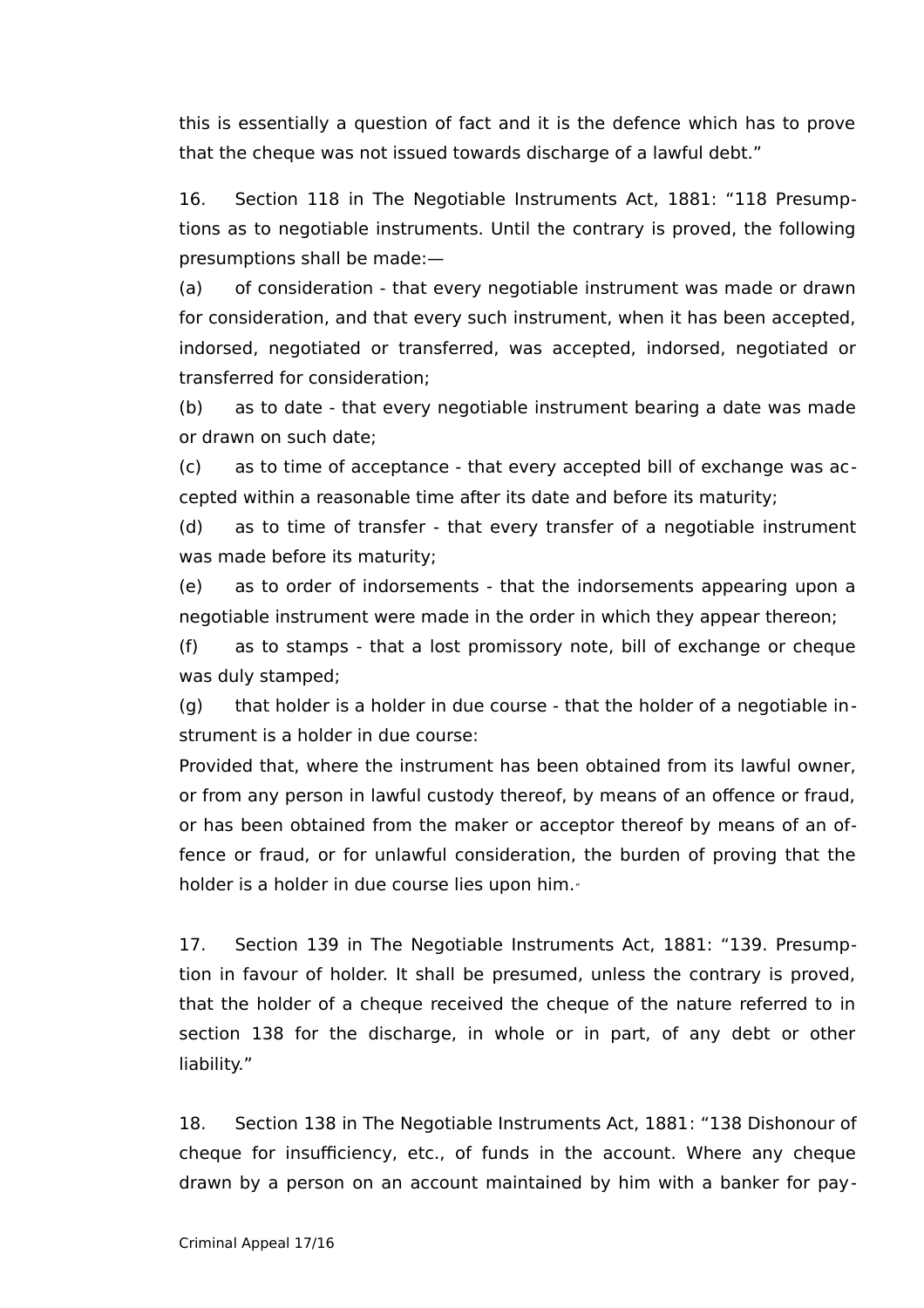ment of any amount of money to another person from out of that account for the discharge, in whole or in part, of any debt or other liability, is returned by the bank unpaid, either because of the amount of money standing to the credit of that account is insufficient to honour the cheque or that it exceeds the amount arranged to be paid from that account by an agreement made with that bank, such person shall be deemed to have committed an offence and shall, without prejudice to any other provisions of this Act, be punished with imprisonment for [a term which may be extended to two years], or with fine which may extend to twice the amount of the cheque, or with both: Provided that nothing contained in this section shall apply unless-

(a) the cheque has been presented to the bank within a period of six month (b) the payee or the holder in due course of the cheque, as the case may be, makes a demand for the payment of the said amount of money by giving a notice in writing, to the drawer of the cheque, [within thirty days] of the receipt of information by him from the bank regarding the return of the cheque as unpaid; and

(c) the drawer of such cheque fails to make the payment of the said amount of money to the payee or, as the case may be, to the holder in due course of the cheque, within fifteen days of the receipt of the said notice. Explanation.— For the purposes of this section, "debt or other liability" means

a legally enforceable debt or other liability."

19. On scrutiny of the entire evidence on record of the trial court the statement of the accused recorded u/s 313 CrPC, it is revealed that there was a transaction of money in between accused and complainant while accused was working at SBI Nalbari branch. The statement of accused made in his 313 CrPC and his evidence and from the statement of PWs it is evident that accused tendered Ext-1 cheque to complainant. Accused took plea that he borrowed Rs. 12,000 when made his defence at the time of recording his statement 313 CrPC and when he adduced his defence evidence he stated he borrowed Rs. 12,500. Thus, so accused is not stick to his defence. In his 313 statement he stated at the time of borrowing money he gave one signed cheque and 8 no. of unsigned cheque to the complainant. After full payment complainant returned him signed cheque but kept all the 8 no. of unsigned cheque in his possession and while working at Guwahati on 30/05/2013, complainant went to SBI Panbazar and took signature in one of those unsigned cheque. But at the time adducing the evidence as defence witness, he made different statement.